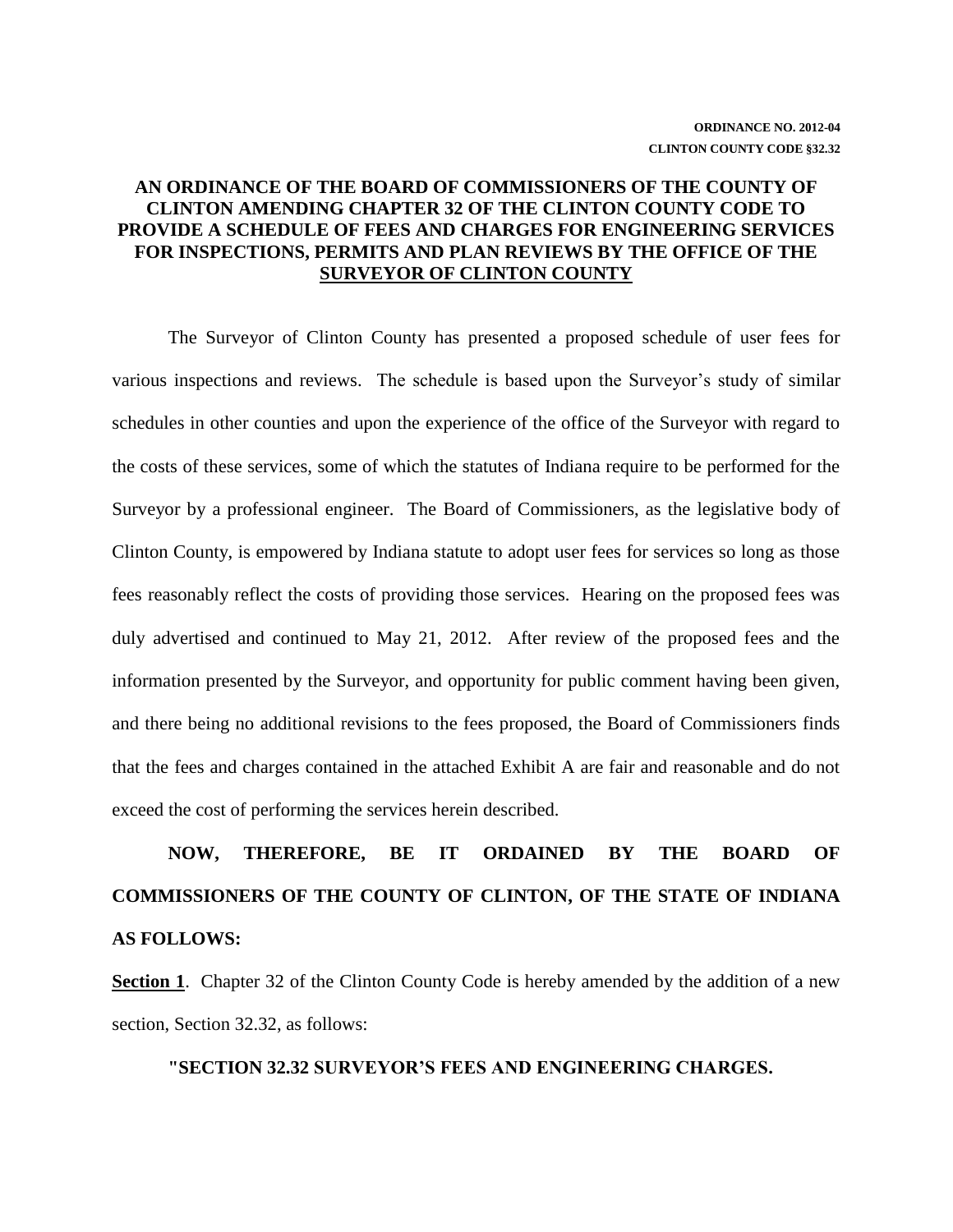A. Definitions. For the purposes of this Section, the following definitions shall apply:

## **Direct Outlet**

 Any surface drain, subsurface drain or combination thereof which discharges into a regulated drain.

## **Indirect Outlet**

 Any surface drain, subsurface drain or combination thereof which has as its outlet another existing tile, open drain or watercourse which discharges into a regulated drain.

## **Crossing**

 Any type of structure or bridge for the conveyance of pedestrians, vehicles or equipment over a tile or open regulated drain..

## **Fill**

 Any type of fill material placed or deposited on or within the right of way of a regulated drain

## **Building Permit Review**

An in office drainage review of an application to the office of the Area Plan Commission for an improvement location permit.

## **Encroachment**

 Any type of vegetative planting (including trees and other woody vegetation, but excepting grain crops) or any temporary, permanent, movable or immovable structure, fixture or device which has been constructed, moved or installed above or below grade within the right of way of a regulated drain and for which no written permit is on file in the office of the Surveyor.

## **Utility Encroachment**

 The construction, location or relocation of any utility line or structure, including, but not limited to, natural gas, oil pipeline, aerial or buried telephone lines or cables, television cable, fiber optic cable, electric power line or cable, sanitary sewer, water line or septic system component within the right of way of a tile or open regulated drain.

#### **Site Plan Review**

 The review of drainage for any proposed industrial, commercial or residential subdivision development.

## **Terms Defined or Described By Indiana Statute**

 "Regulated drain", "tile" and "open" drains, "right of way", and "Surveyor" shall have the same meanings as those terms are defined or referred to in the Drainage Code of Indiana, IC 36-9-27.

B. Findings. The Board of Commissioners of the County of Clinton does hereby find that the owners of property in Clinton County who are assessed for the maintenance of the regulated drains of Clinton County support the services of the office of the Surveyor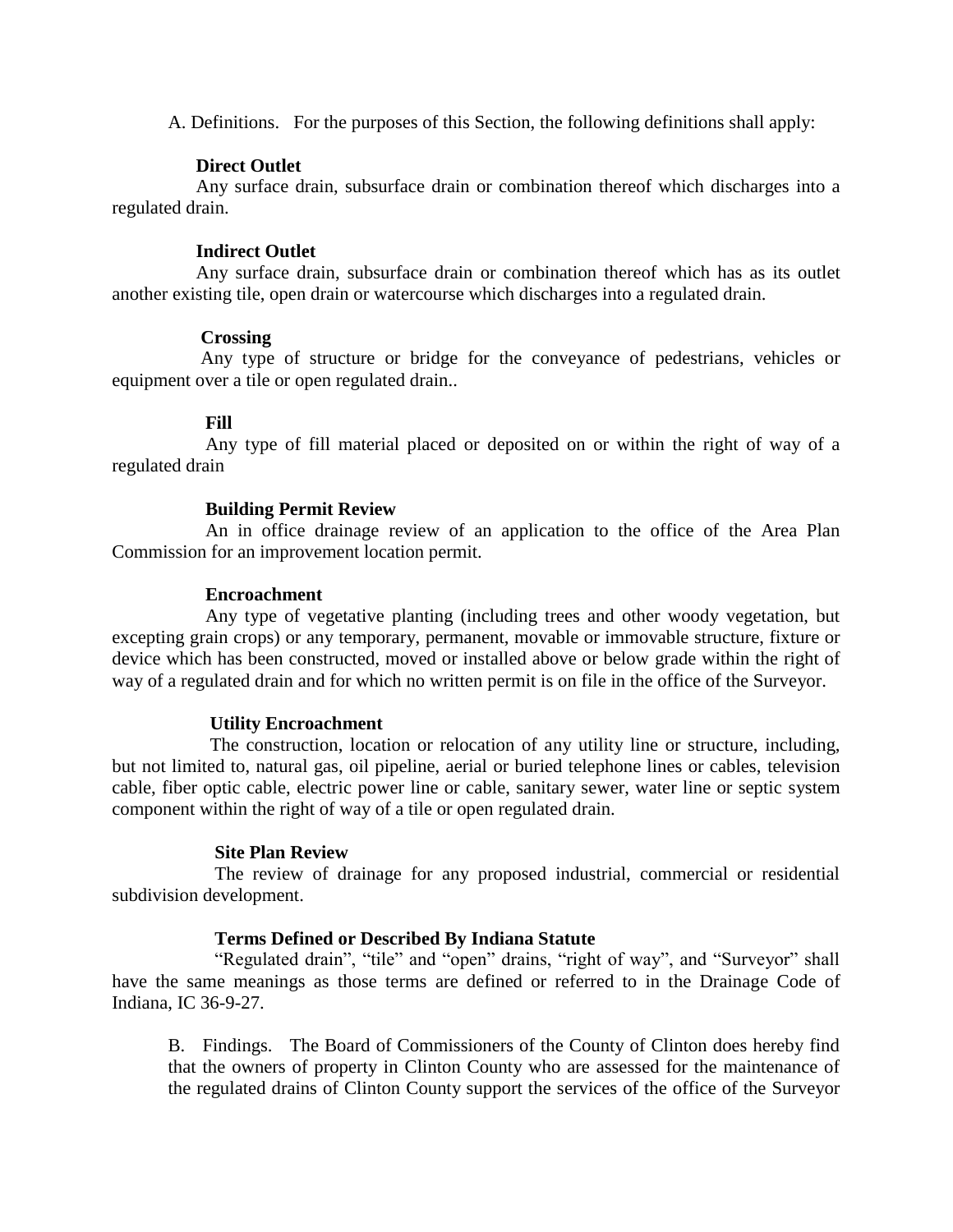of Clinton County. The maintenance of good drainage requires diligence in the review and inspection of activities of owners, developers and others which impact the regulated drains. While drainage assessments are intended to pay for maintenance, inspections and reviews are supported by ad valorem property taxes of all taxpayers in the county, whether or not their property is served by regulated drains. It is therefore necessary and fair that the users of these services pay the reasonable costs of their provision. The Board of Commissioners finds that the schedule of rates appended hereto and marked "Exhibit A" to be reasonable for the services for which they are to be charged.

C. Adoption of Fees. The schedule of fees appended hereto and marked "Exhibit A" is hereby adopted for the services described for the office of the Surveyor of Clinton County.

D. Effective Date and Notice to Users. The fees adopted herein shall become effective on June 12, 2012. Notice of the fees shall be given by posting in the office of the Surveyor and on the Clinton County website.

**ADOPTED** by the Board of Commissioners this  $4<sup>th</sup>$  day of June, 2012.

# THE BOARD OF COMMISSIONERS OF THE COUNTY OF CLINTON

\_\_\_\_\_\_\_\_\_\_\_\_\_\_\_\_\_\_\_\_\_\_\_\_\_\_\_\_\_\_\_\_\_\_\_\_

Michael A. Beard, President

William J. Beard

George F. Evans

ATTEST:

Cathy J. Hamilton, Auditor

\_\_\_\_\_\_\_\_\_\_\_\_\_\_\_\_\_\_\_\_\_\_\_\_\_\_\_\_\_\_\_\_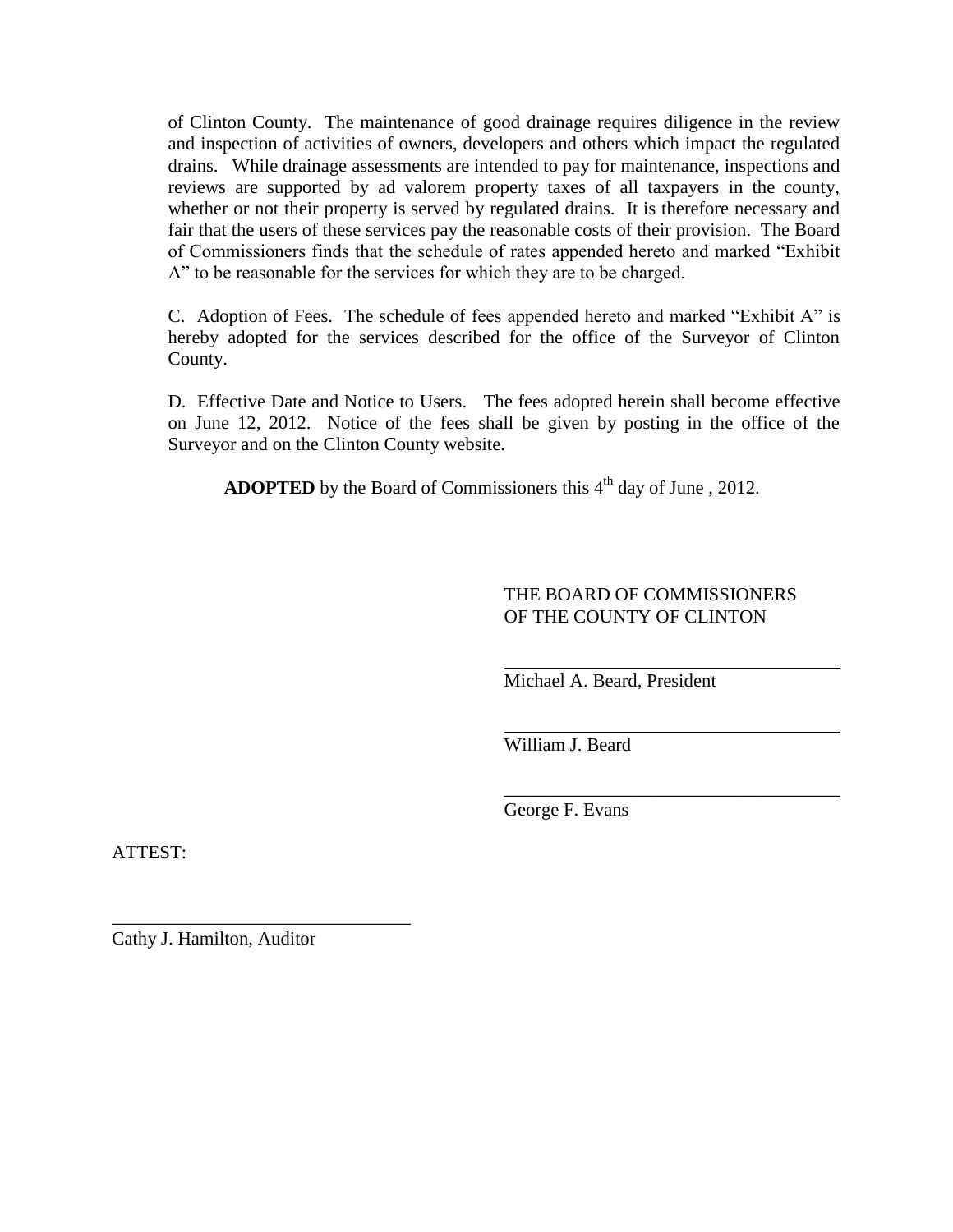# **EXHIBIT A**

## **Outlets**:

The County Surveyor's Office shall charge the following application/permit fees to any person, partnership, corporation, or any other entity filing an application to discharge private or mutual drains into a regulated drain under the jurisdiction of the County Drainage Board.

## **Direct Outlets**

| <b>Individual Residences and Agricultural uses</b> | \$25.00  |
|----------------------------------------------------|----------|
| Subdivision, Multi-family,                         |          |
| or Commercial uses                                 | \$150.00 |
| Industrial uses                                    | \$250.00 |

#### **Indirect Outlets**

Subdivision, Multi-family, Commercial or Industrial uses \$150.00

No fee shall be required to those discharges to be made indirectly to a regulated drain for individual residential lots and agricultural drains. However, any such indirect discharge within the drainage shed of a regulated drain shall be required to file an application.

#### **Crossings**

| Individual Residences and Agricultural uses    | \$75.00  |
|------------------------------------------------|----------|
| Subdivisions, Multi-family, or commercial uses | \$150.00 |
| Industrial uses                                | \$250.00 |

These rates shall be for both permanent crossings and temporary crossings.

# **Fill Permit Fees**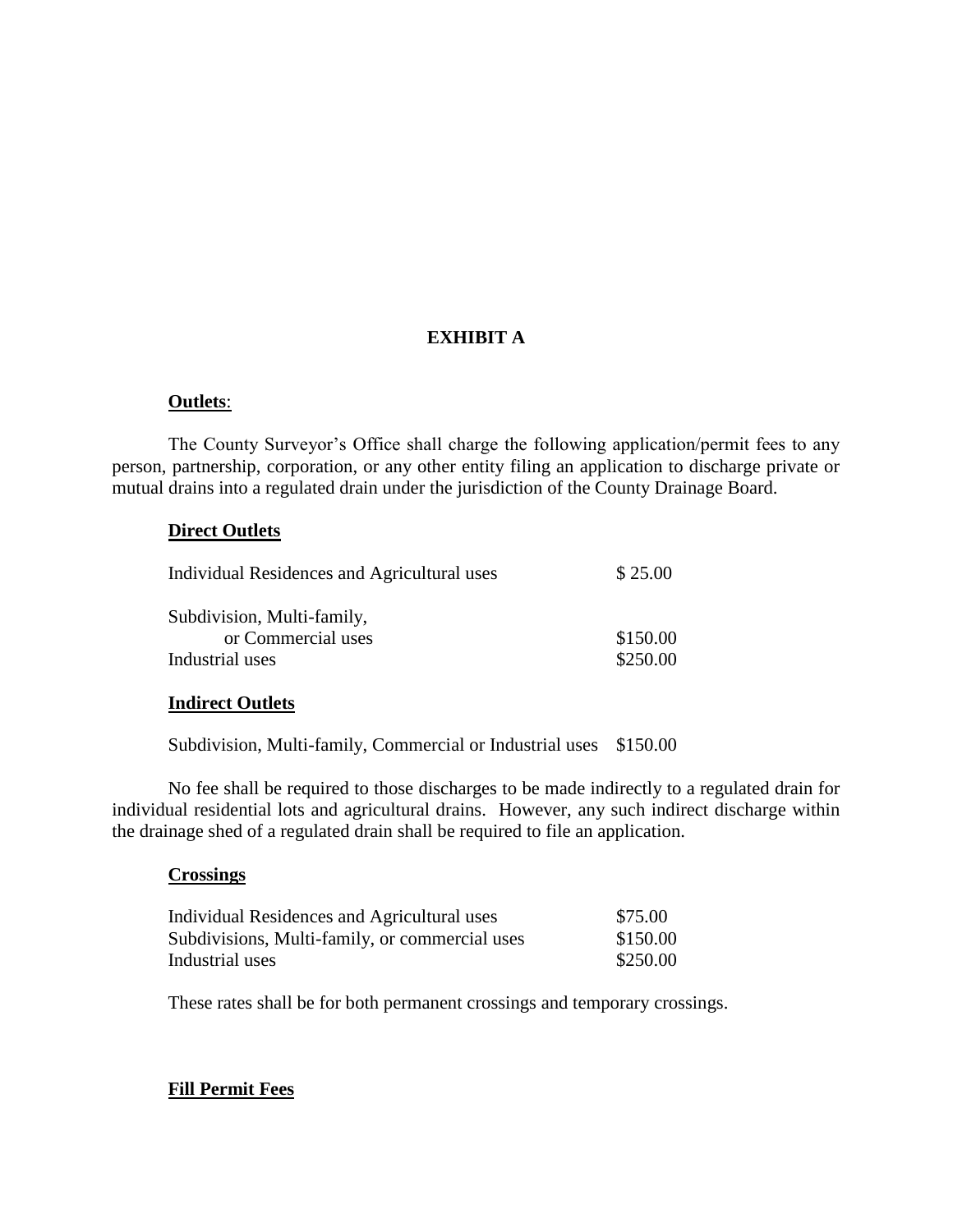| The fee for individual fill permit reviews shall be: | \$75.00 |
|------------------------------------------------------|---------|
| <b>Building permit reviews</b>                       |         |
| The fee for Building permit reviews shall be:        | \$25.00 |

#### **Encroachments:**

The County Surveyor's Office shall charge the following application fees to any person, partnership, corporation, entity or association filing an Encroachment Agreement pursuant to Indiana Code 36-9-27-33;

| Subdivision: Per each secondary plat                 | \$100.00 |
|------------------------------------------------------|----------|
| Individual: agricultural and single unit residential | \$75.00  |
| Commercial, multi-family and industrial              | \$150.00 |

In addition to the above fees for each type of request there shall be collected an additional fee equal to the amount charged by the County Recorder for recording the Encroachment Agreement.

#### **Utility Encroachments:**

Underground construction, grading, trenching, boring or excavation parallel and /or perpendicular to the drain for up to 400 feet of continuous construction;  $$150.00$ 

| For each 400 feet or part thereof of continuous    |         |
|----------------------------------------------------|---------|
| construction parallel and /or perpendicular to the |         |
| drain thereafter;                                  | \$75.00 |

The above fees shall apply to all overhead Utility Encroachments.

In addition to the above fees for each type of request there shall be collected an additional fee equal to the amount charged by the County Recorder for recording the Encroachment Agreement.

#### **Individual Site Plan Reviews**

The fee for review of each individual site plan for sites disturbing one (1) acre or more, or for individual site plan reviews authorized by the Drainage Board shall be: \$75.00

#### **Obstruction Petitions**